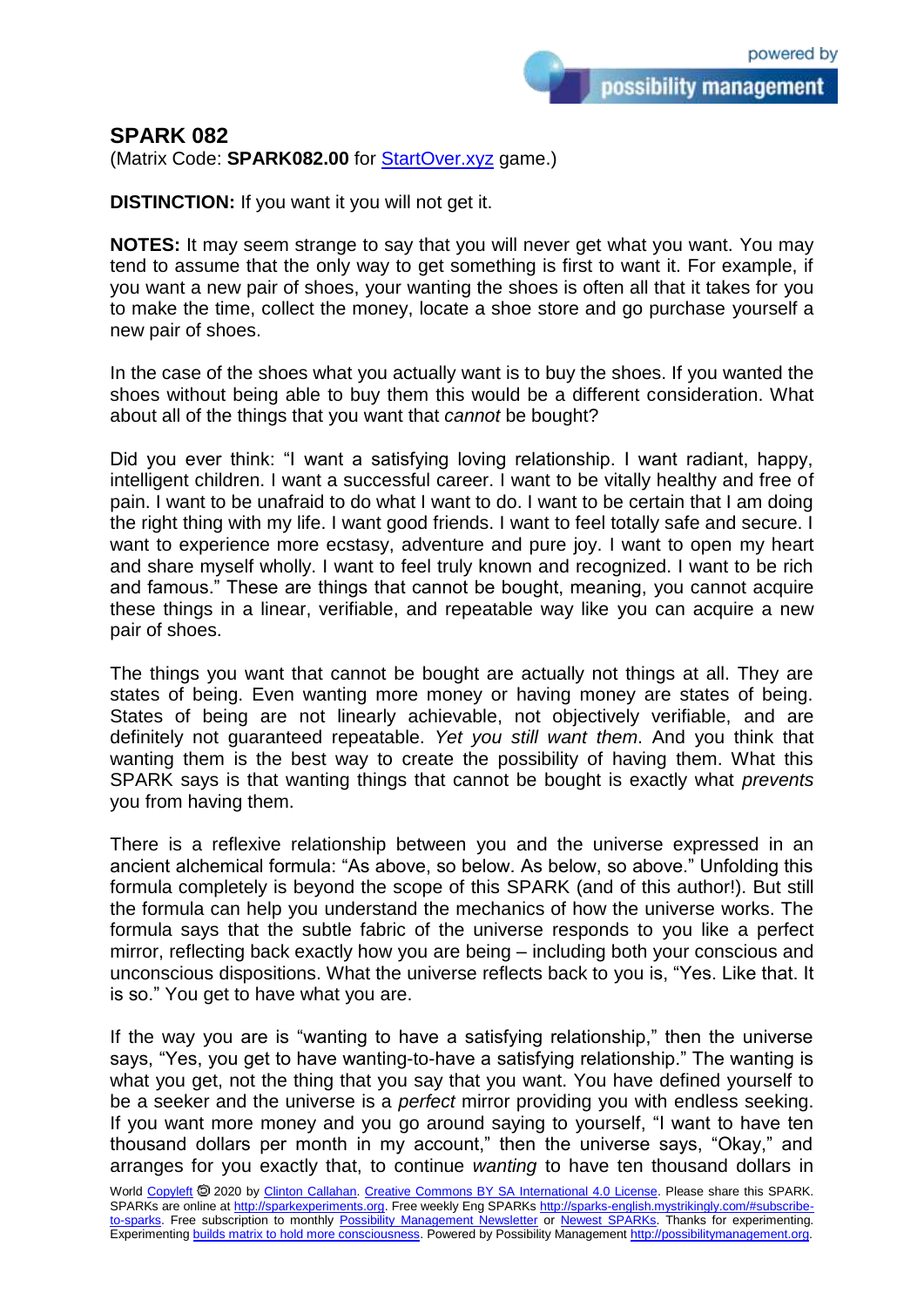your account. You do not get the ten thousand dollars. You get the wanting-to-have ten thousand dollars.

You think that your wanting is a force that attracts the object of your wanting, but the opposite is true. The universe is precise. Your wanting gets mirrored by continuous circumstances that keep you wanting. The universe says, "Yes. You want." You end up with your wanting instead of the thing that you want.

## **EXPERIMENTS:**

You probably heard of or already experimented with using so-called "affirmations" or "positive thinking" at some point in your life. This experiment is very different from that. This is an experiment in shifting your experience of who you are being. Affirmations and positive thinking are thoughts in your mind. Experiencing who you are being includes sensations in all levels of your body.

When you want something you can easily identify the sensation of wanting. It includes tension, neediness, scarcity, frustration, even desperation. You are in survival. The sensation is in your guts, tissues and cells. The sensation frames how you see things, the tone of your voice, how you interact with opportunities, and where you can place your free attention. The universe then mirrors you by generating circumstances to let you keep experiencing sensations of wanting.

**SPARK082.01** Part 1 of this experiment is to choose one of the things that you want that cannot be bought. Shift so that who you are being is grateful that the universe is in the process of delivering this thing to you. If you want a satisfying loving relationship then spend your days and nights experiencing gratitude for being in the process of entering a satisfying loving relationship. If you want ten thousand dollars per month in your account then spend moment after moment breathing gratitude that you are in the process of receiving ten thousand dollars per month. Absolutely banish the wanting.

This is not intended to be an experiment in self-deception. If, for example, you do not have a satisfying loving relationship you make a choice. Either you choose to regard yourself as a victim who wants and does not have a relationship. This causes the universe to mirror back circumstances to support you continuing to be a victim who wants relationship. Or you choose to be responsibly grateful for being in the process of entering a satisfying relationship. Being responsibly grateful for receiving something is a completely different experience than the sensation of wanting that thing. The new sensation of gratitude is also easy to identify: relaxation, presence, connectedness, appreciation, faith, luckiness, joy of life, and so on.

Note: Do this experiment without trying to cause anything to occur. Trying to get something presupposes that you are lacking that thing. You are not trying to manipulate the universe into giving you something that you are lacking. You are feeling gratitude for being in the process of receiving that thing from the universe. It is merely a different perspective on the same circumstance, but *your perspective is what instructs the universe what to reflect back to you*.

World [Copyleft](https://en.wikipedia.org/wiki/Copyleft) <sup>5</sup> 2020 by [Clinton Callahan.](http://clintoncallahan.mystrikingly.com/) [Creative Commons BY SA International 4.0 License.](https://creativecommons.org/licenses/by-sa/4.0/) Please share this SPARK. SPARKs are online at [http://sparkexperiments.org.](http://sparks-english.mystrikingly.com/) Free weekly Eng SPARKs [http://sparks-english.mystrikingly.com/#subscribe](http://sparks-english.mystrikingly.com/#subscribe-to-sparks)[to-sparks.](http://sparks-english.mystrikingly.com/#subscribe-to-sparks) Free subscription to monthly [Possibility Management Newsletter](https://possibilitymanagement.org/news/) or [Newest SPARKs.](https://www.clintoncallahan.org/newsletter-1) Thanks for experimenting. Experimentin[g builds matrix to hold more consciousness.](http://spaceport.mystrikingly.com/) Powered by Possibility Managemen[t http://possibilitymanagement.org.](http://possibilitymanagement.org/)